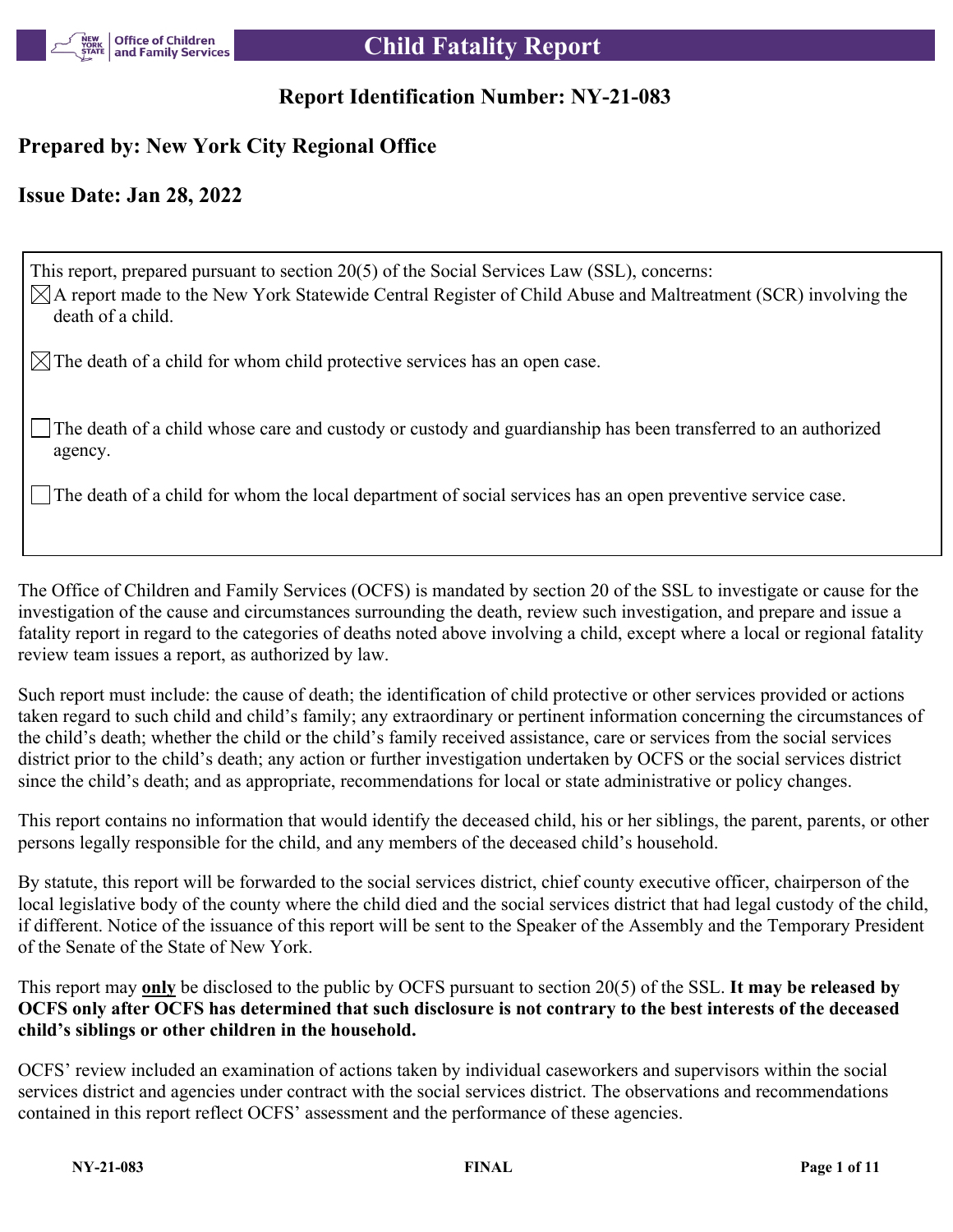

## **Abbreviations**

| <b>Relationships</b>                                 |                                                                       |                                       |  |  |  |
|------------------------------------------------------|-----------------------------------------------------------------------|---------------------------------------|--|--|--|
| <b>BM-Biological Mother</b>                          | SM-Subject Mother                                                     | SC-Subject Child                      |  |  |  |
| <b>BF-Biological Father</b>                          | <b>SF-Subject Father</b>                                              | OC-Other Child                        |  |  |  |
| MGM-Maternal Grand Mother                            | <b>MGF-Maternal Grand Father</b>                                      | FF-Foster Father                      |  |  |  |
| PGM-Paternal Grand Mother                            | PGF-Paternal Grand Father                                             | DCP-Day Care Provider                 |  |  |  |
| MGGM-Maternal Great Grand Mother                     | MGGF-Maternal Great Grand Father                                      | PGGF-Paternal Great Grand Father      |  |  |  |
| PGGM-Paternal Great Grand Mother                     | MA/MU-Maternal Aunt/Maternal Uncle PA/PU-Paternal Aunt/Paternal Uncle |                                       |  |  |  |
| <b>FM-Foster Mother</b>                              | <b>SS-Surviving Sibling</b>                                           | <b>PS-Parent Sub</b>                  |  |  |  |
| CH/CHN-Child/Children                                | <b>OA-Other Adult</b>                                                 |                                       |  |  |  |
|                                                      | Contacts                                                              |                                       |  |  |  |
| <b>LE-Law Enforcement</b>                            | <b>CW-Case Worker</b>                                                 | CP-Case Planner                       |  |  |  |
| Dr.-Doctor                                           | ME-Medical Examiner                                                   | <b>EMS-Emergency Medical Services</b> |  |  |  |
| DC-Day Care                                          | FD-Fire Department                                                    | <b>BM-Biological Mother</b>           |  |  |  |
| <b>CPS-Child Protective Services</b>                 |                                                                       |                                       |  |  |  |
|                                                      | <b>Allegations</b>                                                    |                                       |  |  |  |
| <b>FX-Fractures</b>                                  | <b>II-Internal Injuries</b>                                           | L/B/W-Lacerations/Bruises/Welts       |  |  |  |
| S/D/S-Swelling/Dislocation/Sprains                   | C/T/S-Choking/Twisting/Shaking                                        | B/S-Burns/Scalding                    |  |  |  |
| P/Nx-Poisoning/ Noxious Substance                    | <b>XCP-Excessive Corporal Punishment</b>                              | PD/AM-Parent's Drug Alcohol Misuse    |  |  |  |
| CD/A-Child's Drug/Alcohol Use                        | <b>LMC-Lack of Medical Care</b>                                       | <b>EdN-Educational Neglect</b>        |  |  |  |
| <b>EN-Emotional Neglect</b>                          | <b>SA-Sexual Abuse</b>                                                | M/FTTH-Malnutrition/Failure-to-thrive |  |  |  |
| IF/C/S-Inadequate Food/ Clothing/<br>Shelter         | <b>IG-Inadequate Guardianship</b>                                     | LS-Lack of Supervision                |  |  |  |
| Ab-Abandonment                                       | OTH/COI-Other                                                         |                                       |  |  |  |
|                                                      | <b>Miscellaneous</b>                                                  |                                       |  |  |  |
| <b>IND-Indicated</b>                                 | UNF-Unfounded                                                         | SO-Sexual Offender                    |  |  |  |
| Sub-Substantiated                                    | Unsub-Unsubstantiated                                                 | <b>DV-Domestic Violence</b>           |  |  |  |
| LDSS-Local Department of Social                      | <b>ACS-Administration for Children's</b>                              | NYPD-New York City Police             |  |  |  |
| Service                                              | Services                                                              | Department                            |  |  |  |
| PPRS-Purchased Preventive<br>Rehabilitative Services | TANF-Temporary Assistance to Needy<br>Families                        | FC-Foster Care                        |  |  |  |
| MH-Mental Health                                     | <b>ER-Emergency Room</b>                                              | <b>COS-Court Ordered Services</b>     |  |  |  |
| <b>OP-Order of Protection</b>                        | <b>RAP-Risk Assessment Profile</b>                                    | FASP-Family Assessment Plan           |  |  |  |
| <b>FAR-Family Assessment Response</b>                | Hx-History                                                            | Tx-Treatment                          |  |  |  |
| <b>CAC-Child Advocacy Center</b>                     | PIP-Program Improvement Plan                                          | yo-year(s) old                        |  |  |  |
| <b>CPR-Cardiopulmonary Resuscitation</b>             | ASTO-Allowing Sex Abuse to Occur                                      |                                       |  |  |  |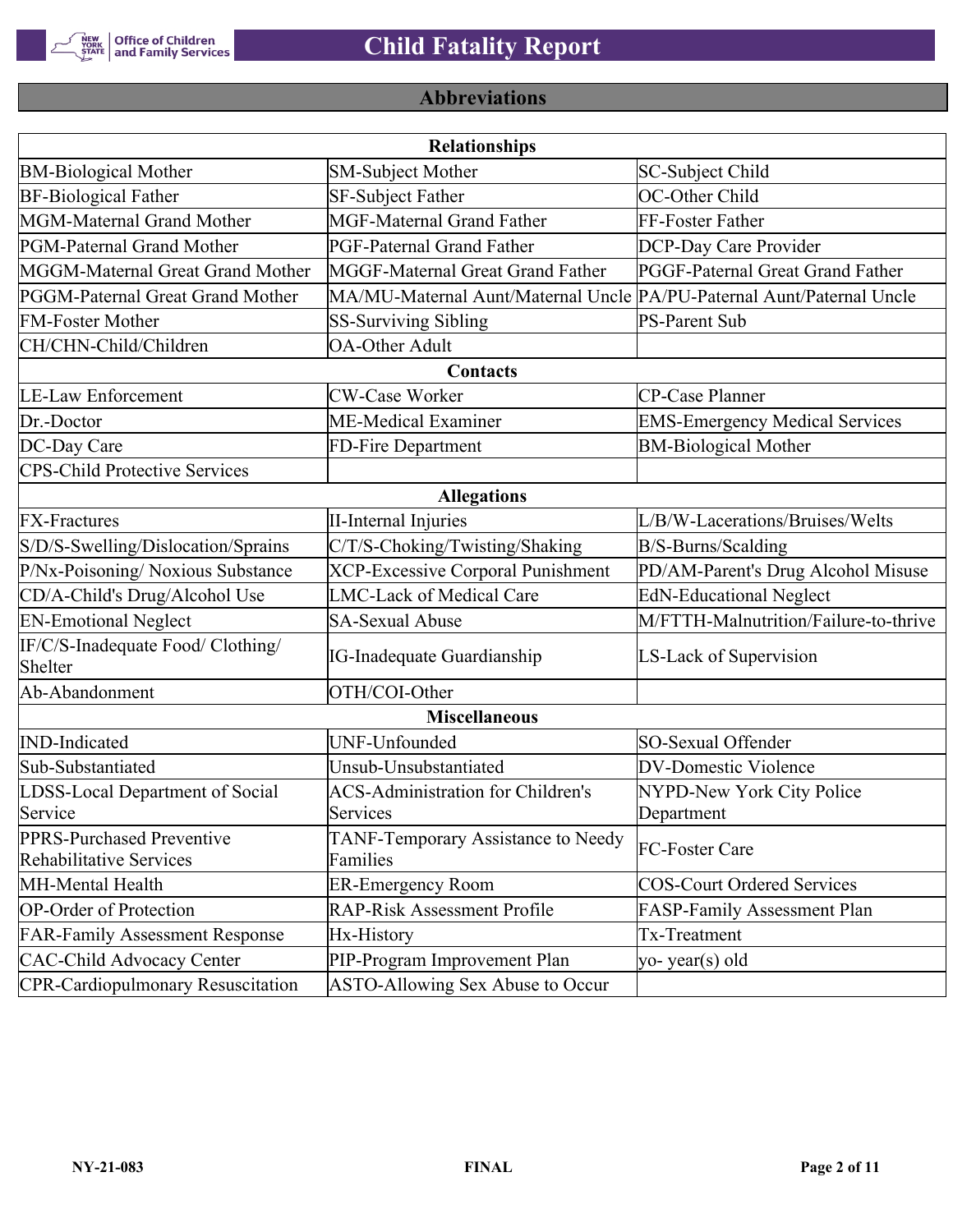#### **Case Information**

**Report Type:** Child Deceased **Jurisdiction:** Bronx **Date of Death:** 07/27/2021

**Age:** 4 year(s) **Gender:** Male **Initial Date OCFS Notified:** 08/02/2021

**Presenting Information**

The 8/2/21 SCR report alleged the mother was the sole caretaker of the 4-year-old and the 10-month-old children. The mother failed to adequately supervise the 4-year-old in the home for at least 10 minutes. As a result, the child opened the balcony door, stepped onto the balcony, and fell 10 floors to the ground. Law enforcement and EMS responded to the 911 call for emergency assistance. EMS transported the child to the hospital. The child had a head injury, bruises to the kidney and lungs, and bleeding to the brain. The child sustained fractures to the clavicle, right rib, and brain damage. As a result of his injuries, the child was declared brain dead and pronounced dead on 7/27/21 at 2:45PM.

#### **Executive Summary**

This fatality report concerns the death of the 4-year-old male subject child who died on 7/27/21. The ME listed the cause of death as blunt force injuries to the head, torso, and extremities and the manner of death as accident (fall from a height).

At the time of his death, the subject child resided with his parents and an 10-month-old female sibling. At the time of the incident the father was at work while the mother was home providing care for the children.

ACS's investigation revealed on 7/24/21, the mother was at home caring for the children. At about 2:00PM the mother was breastfeeding the 10-month-old surviving sibling in preparation for placing the child down for a nap. She put the television on for the subject child while she went to put the 10-month-old sibling to nap. While in the room she continued to talk with the subject child who asked for a snack. The mother told the child to wait. Shortly thereafter, the mother exited the bedroom and started to call for the subject child. When he did not respond, she searched the apartment then looked over the balcony and saw that he had fallen to the ground. Unrelated individuals called for EMS who responded and transported the child to the hospital where he was placed on life support. The child remained on life support until 7/27/21 when he was pronounced dead.

EMS received the 911 call at approximately 2:30PM and arrived at the hospital at 2:47PM. The attending pediatric physician reported the subject child sustained traumatic head injury with multiple brain bleeds, lung injuries, pulmonary and kidney contusions, clavicle, and rib fractures. The subject child was on a ventilator and his prognosis was listed poor. The sibling was found with no visible marks; she was left in the care of the paternal aunt until 7/26/21 when ACS' Family Court Legal Services reported there was insufficient information to file a petition in court.

ACS visited the case address and noted it was clean and had adequate provisions. The parents stated they were aware of the broken lock on the balcony door from 7/10/21, and had safeguarded the door with a chain. They believe the subject child broke the chain.

ACS learned from LE that the chain on the door was broken and it could have been forced open by the subject child. Collaterals reported the mother was an excellent mother who loved her children and family.

On 9/22/21, ACS substantiated the allegations of IG and LS of the subject child by the mother citing the subject child's injuries and the mother's admission that she left the child alone for approximately ten minutes. ACS unsubstantiated the allegations of DOA/Fatality, II, and LBW of the subject child by the mother citing that the ME listed the manner of death as an accident and LE made no arrests.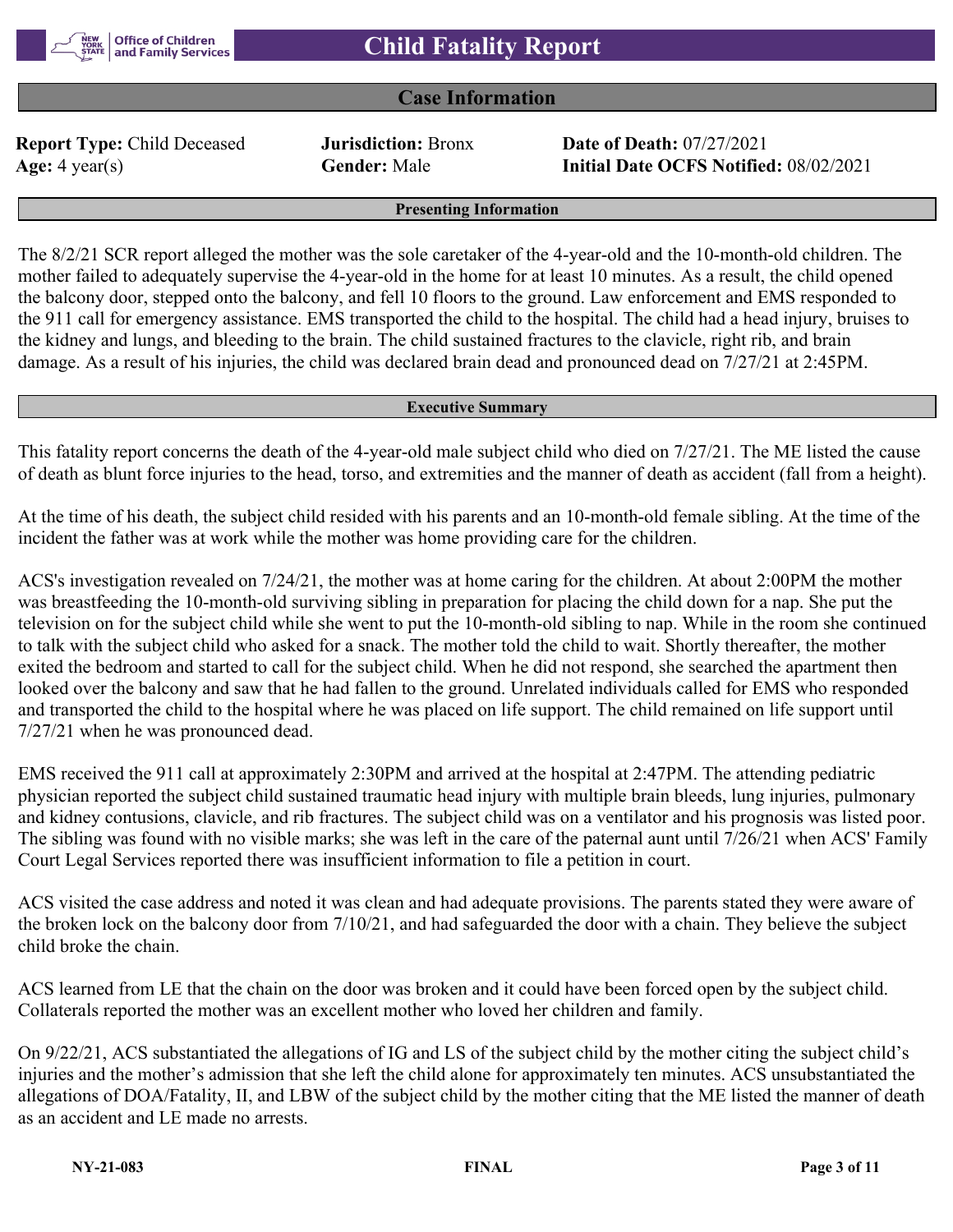

ACS offered the family PPRS services and an Early Intervention referral for the 10-month-old surviving sibling.

### **Findings Related to the CPS Investigation of the Fatality**

**Safety Assessment:**

 **Was sufficient information gathered to make the decision recorded on the:**

| <b>Approved Initial Safety Assessment?</b><br>$\circ$                                                                                                                    | Yes                                                                          |
|--------------------------------------------------------------------------------------------------------------------------------------------------------------------------|------------------------------------------------------------------------------|
| Safety assessment due at the time of determination?<br>$\circ$                                                                                                           | Yes                                                                          |
| Was the safety decision on the approved Initial Safety Assessment<br>$\bullet$<br>appropriate?                                                                           | <b>Yes</b>                                                                   |
| Determination:                                                                                                                                                           |                                                                              |
| Was sufficient information gathered to make determination(s) for all<br>$\bullet$<br>allegations as well as any others identified in the course of the<br>investigation? | Yes, sufficient information was<br>gathered to determine all<br>allegations. |
| Was the determination made by the district to unfound or indicate<br>$\bullet$<br>appropriate?                                                                           | Yes                                                                          |
| Explain:                                                                                                                                                                 |                                                                              |
| Sufficient information gathered to make determination for all allegations on the intake report.                                                                          |                                                                              |
| Was the decision to close the case appropriate?                                                                                                                          | N/A                                                                          |
| Was casework activity commensurate with appropriate and relevant statutory Yes<br>or regulatory requirements?                                                            |                                                                              |
| Was there sufficient documentation of supervisory consultation?                                                                                                          | Yes, the case record has detail of the<br>consultation.                      |
| Explain:                                                                                                                                                                 |                                                                              |

#### The level of casework activity, which includes contact with the family and others from the receipt of the report through case conclusion was commensurate with the case circumstances.

**Required Actions Related to the Fatality**

| Are there Required Actions related to the compliance issue(s)? $\Box$ Yes $\Box$ No |  |  |  |  |  |
|-------------------------------------------------------------------------------------|--|--|--|--|--|
|-------------------------------------------------------------------------------------|--|--|--|--|--|

## **Fatality-Related Information and Investigative Activities**

**Incident Information**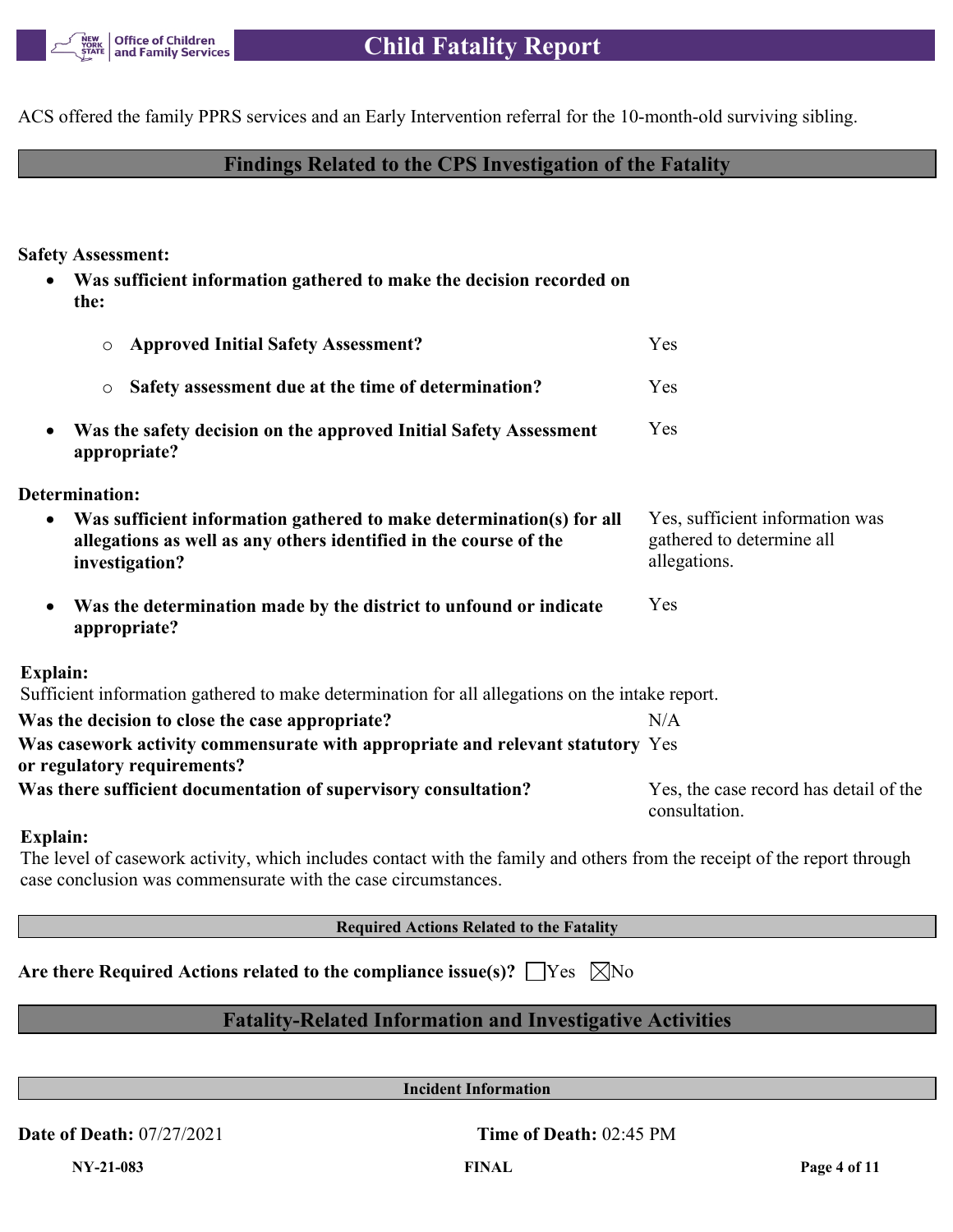

|                                       | Time of fatal incident, if different than time of death:                         | 02:30 PM                   |
|---------------------------------------|----------------------------------------------------------------------------------|----------------------------|
|                                       | County where fatality incident occurred:                                         | <b>Bronx</b>               |
|                                       | Was 911 or local emergency number called?                                        | <b>Yes</b>                 |
| <b>Time of Call:</b>                  |                                                                                  | 02:30 PM                   |
| Did EMS respond to the scene?         |                                                                                  | Yes                        |
|                                       | At time of incident leading to death, had child used alcohol or drugs?           | No.                        |
| Child's activity at time of incident: |                                                                                  |                            |
| Sleeping                              | Working                                                                          | Driving / Vehicle occupant |
| $\boxtimes$ Playing                   | Eating                                                                           | Unknown                    |
| Other                                 |                                                                                  |                            |
|                                       | Did child have supervision at time of incident leading to death? No - but needed |                            |
|                                       | At time of incident was supervisor impaired? Not impaired.                       |                            |
| At time of incident supervisor was:   |                                                                                  |                            |
| $\boxtimes$ Distracted                | Absent                                                                           |                            |
| $ $ Asleep                            | $\bowtie$ Other: Feeding the younger sibling                                     |                            |

**Total number of deaths at incident event:**

**Children ages 0-18:** 1

**Adults:** 0

#### **Household Composition at time of Fatality**

| Household                  | Relationship   | Role                | Gender | Age                             |
|----------------------------|----------------|---------------------|--------|---------------------------------|
| Deceased Child's Household | Deceased Child | Alleged Victim      | Male   | $\vert 4 \text{ Year}(s) \vert$ |
| Deceased Child's Household | Father         | No Role             | Male   | $30$ Year(s)                    |
| Deceased Child's Household | Mother         | Alleged Perpetrator | Female | $32$ Year(s)                    |
| Deceased Child's Household | Sibling        | No Role             | Female | $ 10 \text{ Month}(s) $         |

#### **LDSS Response**

ACS responded to the report by contacting the hospital, LE, and the parents. It was reported the SC sustained multiple injuries; he was placed on a ventilator and his condition was listed as critical. The hospital staff reported the SC was transported via EMS and accompanied by the mother. The subject child was pronounced brain dead at 2:45PM on 7/27/21.

LE reported the lock on the balcony door was broken and the chain could have been forced open by the child. LE said their investigation found no criminality. The ME listed the cause of death as blunt injuries to the head, torso, and extremities and the manner of death as accident.

The ACS Specialist learned from the parents that the 4-year and 10-month-old children were at home with the mother when the incident occurred; the father was at work. The parents reported the subject child was a normal boy who played with toys, watched TV, and played on his tablet. He was not known to climb on furniture or windowsills. They reported the subject child was excited about the pool and wanted to see it; however, he had never gone onto the balcony alone. The subject child was left in the living room to watch television while the mother was in the bedroom feeding and putting the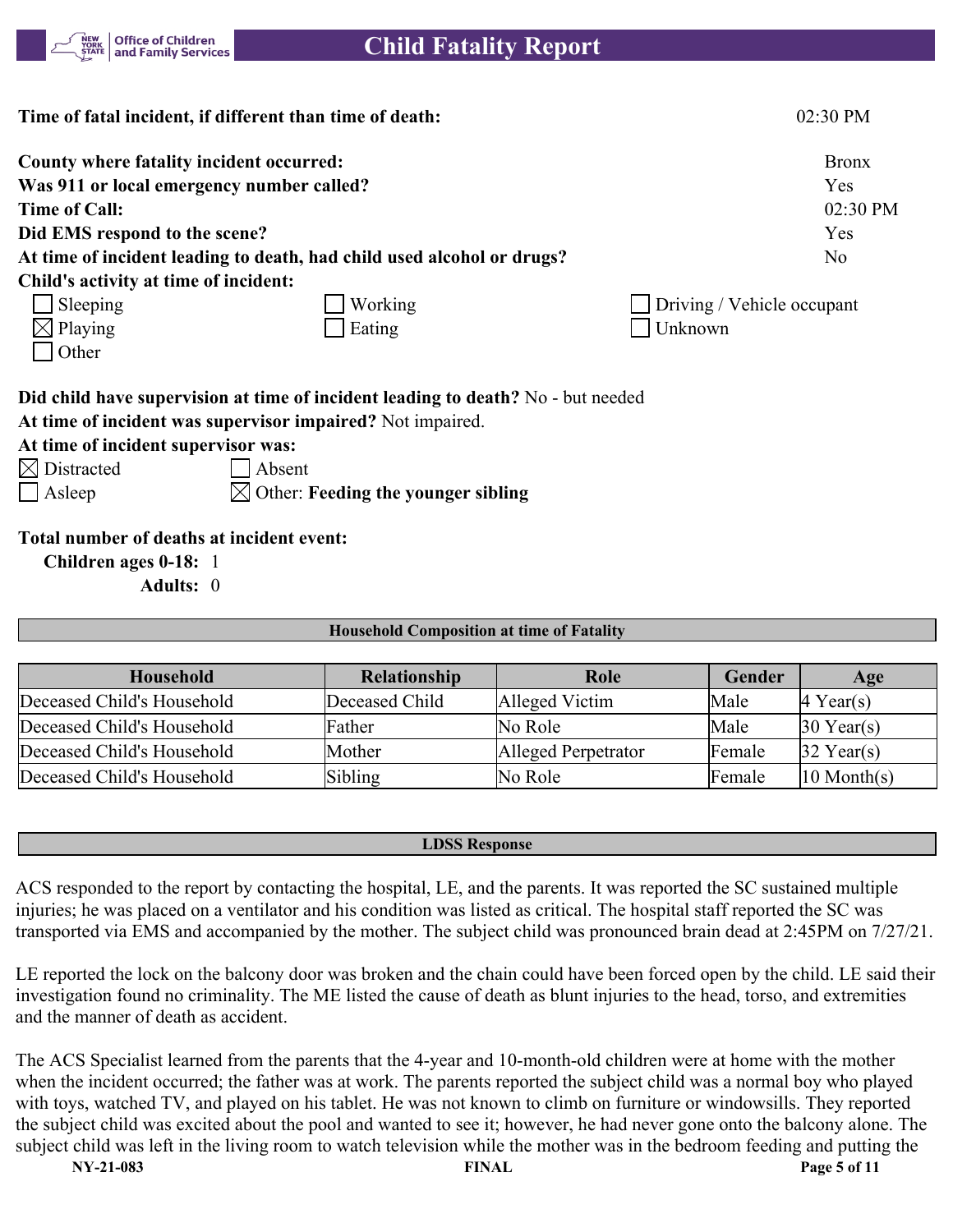

sibling down for a nap. The parents reported leaving the subject child in a separate room alone was a one-time occurrence, he was always in their sight. According to the parents, the balcony door had a broken lock, and the chain was in place to secure the door.

According to the mother, on 7/24/21 at about 2:00PM she was going to put the sibling down for a nap, like she would normally do during the days. The subject child wanted to watch television. The mother stated she turned the television on and went into the bedroom, but left the bedroom door open and was talking to the subject child, as he wanted a snack. The mother said she asked the subject child to wait because she was breastfeeding the sibling. The mother said after feeding the sibling she went into the living room but did not see the subject child. She called out his name, but he did not respond; she heard only the television. The mother said when she checked, the child was nowhere to be found in the apartment. She went to the balcony and gazed over to observe the subject child lying on the ground with one person nearby. The mother said she ran outside to find two persons standing around the child; they had called 911. The father was at his place of employment while the mother was in the home caring for the children who were not of school age and did not attend daycare.

The father stated the family moved into the apartment on7/10/21 and noticed the lock to the balcony was broken, so they put a chain on the balcony door. The father stated he was not home at the time of the incident since he was at work. He learned of the incident when a NYPD police officer called him while he was at work.

ACS contacted maternal and paternal relatives and none of the relatives had any concerns with the care the family provided to the children.

ACS provided a Pack n' Play for the surviving sibling while she was in the care of the paternal aunt and discussed safe sleep. The sibling was deemed safe while in the care of the paternal family and parents, and she was referred for an early intervention evaluation. The parents were offered funeral assistance and they were referred to bereavement counseling. The family relocated.

On 9/22/21, ACS substantiated the IG and LS allegations and unsubstantiated the allegations of DOA/Fatality, II and LBW of the subject child by the mother.

#### **Official Manner and Cause of Death**

**Official Manner:** Accident **Primary Cause of Death:** From an injury - external cause **Person Declaring Official Manner and Cause of Death:** Medical Examiner

#### **Multidisciplinary Investigation/Review**

**Was the fatality investigation conducted by a Multidisciplinary Team (MDT)?**Yes

### **Was the fatality referred to an OCFS approved Child Fatality Review Team?**No

**Comments:** There is no OCFS approved Child Fatality Review Team in the NYC region.

| <b>SCR Fatality Report Summary</b> |                                |                |                   |  |
|------------------------------------|--------------------------------|----------------|-------------------|--|
|                                    |                                |                |                   |  |
| <b>Alleged Victim(s)</b>           | <b>Alleged Perpetrator(s)</b>  | Allegation(s)  | <b>Allegation</b> |  |
|                                    |                                |                | <b>Outcome</b>    |  |
| 059460 - Deceased Child, Male, 4   | $ 059462$ - Mother, Female, 32 | DOA / Fatality | Unsubstantiated   |  |
| Yrs                                | Year(s)                        |                |                   |  |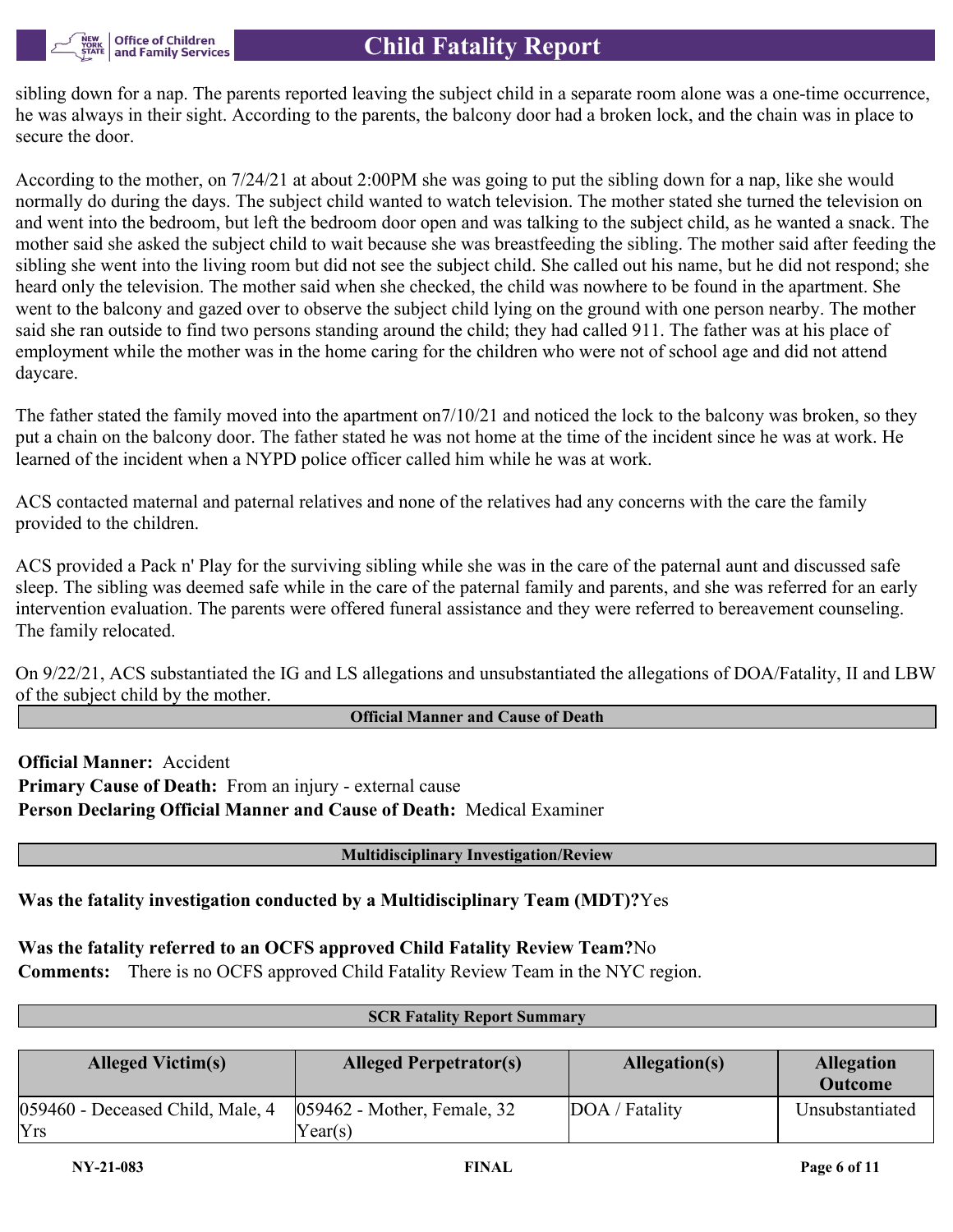

| 059460 - Deceased Child, Male, 4<br><b>Yrs</b> | $ 059462$ - Mother, Female, 32<br>Year(s) | Inadequate Guardianship           | Substantiated   |
|------------------------------------------------|-------------------------------------------|-----------------------------------|-----------------|
| 059460 - Deceased Child, Male, 4<br><b>Yrs</b> | $ 059462$ - Mother, Female, 32<br>Year(s) | Internal Injuries                 | Unsubstantiated |
| 059460 - Deceased Child, Male, 4<br>Yrs        | $ 059462$ - Mother, Female, 32<br>Year(s) | Lacerations / Bruises /<br> Welts | Unsubstantiated |
| 059460 - Deceased Child, Male, 4<br><b>Yrs</b> | $ 059462$ - Mother, Female, 32<br>Year(s) | Lack of Supervision               | Substantiated   |

#### **CPS Fatality Casework/Investigative Activities**

|                                                                                                                                                                           | Yes         | No | N/A         | <b>Unable to</b><br><b>Determine</b> |
|---------------------------------------------------------------------------------------------------------------------------------------------------------------------------|-------------|----|-------------|--------------------------------------|
| All children observed?                                                                                                                                                    | $\boxtimes$ |    |             |                                      |
| When appropriate, children were interviewed?                                                                                                                              |             |    | $\boxtimes$ |                                      |
| Alleged subject(s) interviewed face-to-face?                                                                                                                              | $\bowtie$   |    |             |                                      |
| All 'other persons named' interviewed face-to-face?                                                                                                                       |             |    | $\boxtimes$ |                                      |
| Contact with source?                                                                                                                                                      | $\boxtimes$ |    |             |                                      |
| All appropriate Collaterals contacted?                                                                                                                                    | $\bowtie$   |    |             |                                      |
| Was a death-scene investigation performed?                                                                                                                                | $\boxtimes$ |    |             |                                      |
| Was there discussion with all parties (youth, other household members,<br>and staff) who were present that day (if nonverbal, observation and<br>comments in case notes)? | $\boxtimes$ |    |             |                                      |
| Coordination of investigation with law enforcement?                                                                                                                       | $\boxtimes$ |    |             |                                      |
| Was there timely entry of progress notes and other required<br>documentation?                                                                                             | $\boxtimes$ |    |             |                                      |

#### **Fatality Safety Assessment Activities**

|                                                                                                                                                 | Yes         | N <sub>0</sub> | N/A | <b>Unable to</b><br><b>Determine</b> |
|-------------------------------------------------------------------------------------------------------------------------------------------------|-------------|----------------|-----|--------------------------------------|
| Were there any surviving siblings or other children in the household?                                                                           | $\times$    |                |     |                                      |
| Was there an adequate assessment of impending or immediate danger to surviving siblings/other children in the<br>household named in the report: |             |                |     |                                      |
| Within 24 hours?                                                                                                                                | $\boxtimes$ |                |     |                                      |
| At 7 days?                                                                                                                                      | $\boxtimes$ |                |     |                                      |
| At 30 days?                                                                                                                                     | $\times$    |                |     |                                      |
| Was there an approved Initial Safety Assessment for all surviving<br>siblings/ other children in the household within 24 hours?                 | $\boxtimes$ |                |     |                                      |
| Are there any safety issues that need to be referred back to the local<br>district?                                                             |             | $\times$       |     |                                      |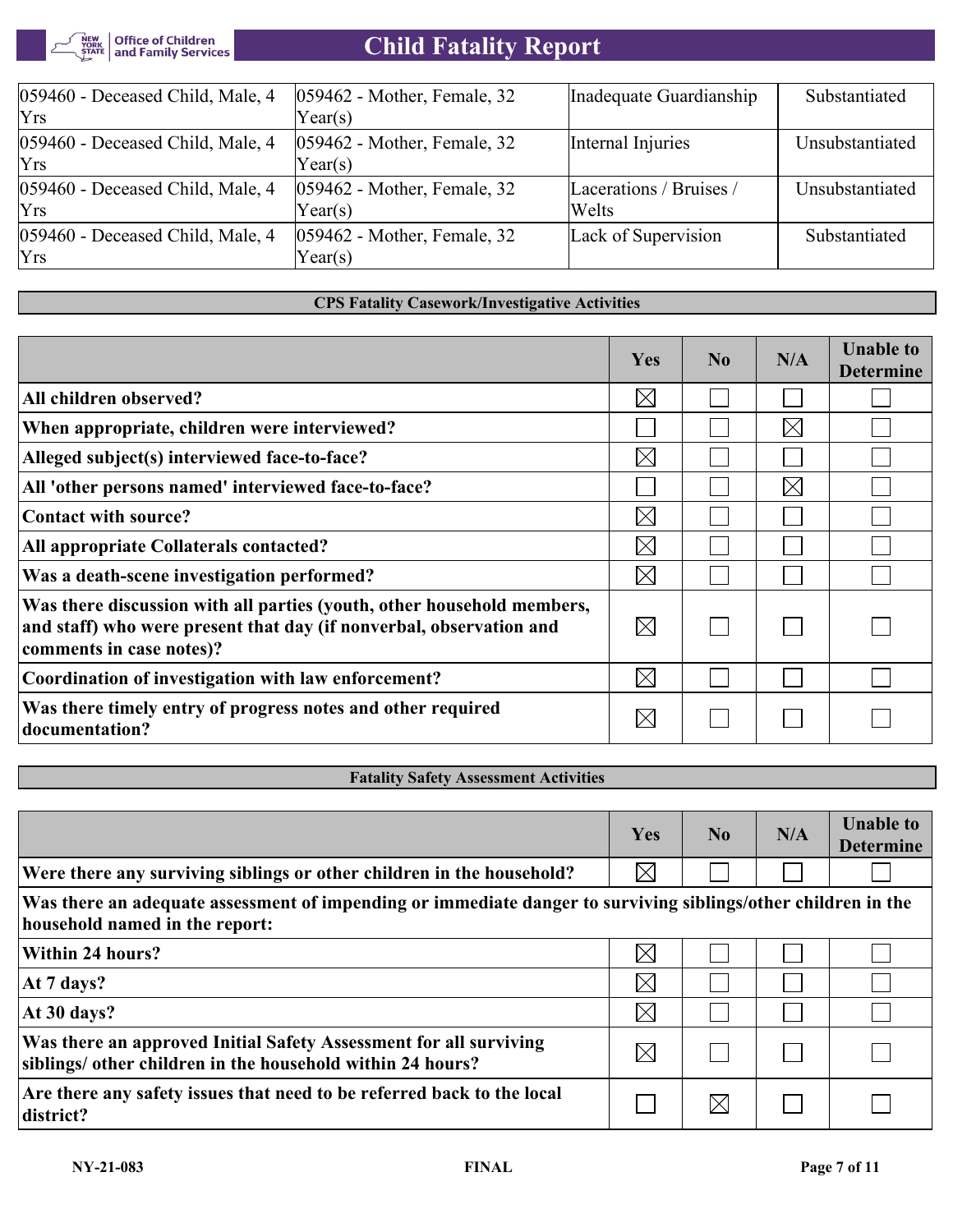

| When safety factors were present that placed the surviving siblings/other<br>children in the household in impending or immediate danger of serious<br>harm, were the safety interventions, including parent/caretaker actions<br> adequate? | $\boxtimes$ |  |  |  |  |
|---------------------------------------------------------------------------------------------------------------------------------------------------------------------------------------------------------------------------------------------|-------------|--|--|--|--|
|---------------------------------------------------------------------------------------------------------------------------------------------------------------------------------------------------------------------------------------------|-------------|--|--|--|--|

#### **Fatality Risk Assessment / Risk Assessment Profile**

|                                                                                                                                                             | Yes         | No.         | N/A | <b>Unable to</b><br><b>Determine</b> |
|-------------------------------------------------------------------------------------------------------------------------------------------------------------|-------------|-------------|-----|--------------------------------------|
| Was the risk assessment/RAP adequate in this case?                                                                                                          | $\boxtimes$ |             |     |                                      |
| During the course of the investigation, was sufficient information<br>gathered to assess risk to all surviving siblings/other children in the<br>household? | $\boxtimes$ |             |     |                                      |
| Was there an adequate assessment of the family's need for services?                                                                                         | $\boxtimes$ |             |     |                                      |
| Did the protective factors in this case require the LDSS to file a petition<br>in Family Court at any time during or after the investigation?               |             | $\boxtimes$ |     |                                      |
| Were appropriate/needed services offered in this case                                                                                                       | $\times$    |             |     |                                      |
| <b>Explain:</b><br>The parents were referred to PPRS and they accepted.                                                                                     |             |             |     |                                      |

#### **Placement Activities in Response to the Fatality Investigation**

|                                                                                                                                                                                                       | Yes         | N <sub>0</sub> | N/A | <b>Unable to</b><br><b>Determine</b> |
|-------------------------------------------------------------------------------------------------------------------------------------------------------------------------------------------------------|-------------|----------------|-----|--------------------------------------|
| Did the safety factors in the case show the need for the surviving<br>siblings/other children in the household be removed or placed in foster<br>care at any time during this fatality investigation? |             | $\boxtimes$    |     |                                      |
| Were there surviving children in the household that were removed either<br>as a result of this fatality report / investigation or for reasons unrelated<br>to this fatality?                          | $\boxtimes$ |                |     |                                      |
| If Yes, court ordered?                                                                                                                                                                                |             | $\times$       |     |                                      |
|                                                                                                                                                                                                       |             |                |     |                                      |

#### **Explain as necessary:**

The incident occurred on 7/24/21. In response to the incident, ACS removed the surviving sibling and allowed her to remain in the care of the paternal aunt. On 7/26/21, the ACS Family Court Legal Services decided there was no cause of action necessary and no petition was filed. The sibling remained in the home with the paternal aunt and the parents.

#### **Legal Activity Related to the Fatality**

**Was there legal activity as a result of the fatality investigation?** There was no legal activity.

#### **Services Provided to the Family in Response to the Fatality**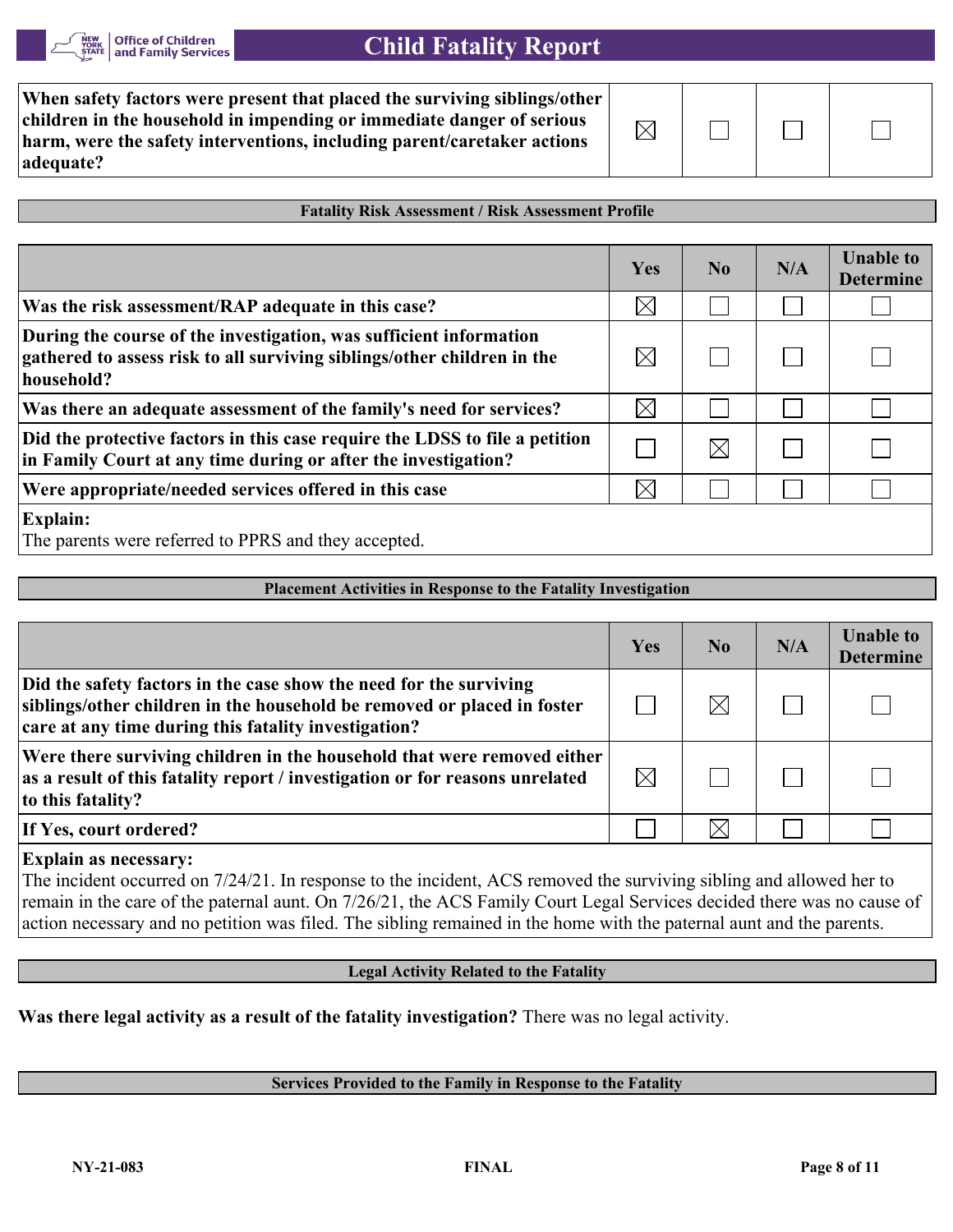

**Office of Children<br>and Family Services** 

| <b>Services</b>                                                                             | <b>Provided</b><br><b>After</b><br><b>Death</b> | Offered,<br>but<br><b>Refused</b> | Offered,<br><b>Unknown</b><br>if Used | <b>Not</b><br><b>Offered</b> | <b>Needed</b><br>but<br>Unavailable | N/A         | <b>CDR</b><br><b>Lead to</b><br><b>Referral</b> |
|---------------------------------------------------------------------------------------------|-------------------------------------------------|-----------------------------------|---------------------------------------|------------------------------|-------------------------------------|-------------|-------------------------------------------------|
| <b>Bereavement counseling</b>                                                               | $\boxtimes$                                     |                                   |                                       |                              |                                     |             |                                                 |
| <b>Economic support</b>                                                                     | $\boxtimes$                                     |                                   |                                       |                              |                                     |             |                                                 |
| <b>Funeral arrangements</b>                                                                 |                                                 |                                   | $\boxtimes$                           |                              |                                     |             |                                                 |
| <b>Housing assistance</b>                                                                   |                                                 |                                   |                                       | $\boxtimes$                  |                                     |             |                                                 |
| <b>Mental health services</b>                                                               |                                                 | $\times$                          |                                       |                              |                                     |             |                                                 |
| <b>Foster care</b>                                                                          |                                                 |                                   |                                       |                              |                                     | $\boxtimes$ |                                                 |
| <b>Health care</b>                                                                          |                                                 |                                   |                                       |                              |                                     | $\boxtimes$ |                                                 |
| <b>Legal services</b>                                                                       |                                                 |                                   |                                       |                              |                                     | $\boxtimes$ |                                                 |
| <b>Family planning</b>                                                                      |                                                 |                                   |                                       |                              |                                     | $\boxtimes$ |                                                 |
| <b>Homemaking Services</b>                                                                  |                                                 |                                   |                                       |                              |                                     | $\boxtimes$ |                                                 |
| <b>Parenting Skills</b>                                                                     |                                                 |                                   |                                       |                              |                                     | $\boxtimes$ |                                                 |
| <b>Domestic Violence Services</b>                                                           |                                                 |                                   |                                       |                              |                                     | $\boxtimes$ |                                                 |
| <b>Early Intervention</b>                                                                   |                                                 |                                   | $\times$                              |                              |                                     |             |                                                 |
| <b>Alcohol/Substance abuse</b>                                                              |                                                 |                                   |                                       |                              |                                     | $\boxtimes$ |                                                 |
| <b>Child Care</b>                                                                           |                                                 |                                   |                                       |                              |                                     | $\boxtimes$ |                                                 |
| Intensive case management                                                                   |                                                 |                                   |                                       |                              |                                     | $\boxtimes$ |                                                 |
| Family or others as safety resources                                                        | $\boxtimes$                                     |                                   |                                       |                              |                                     |             |                                                 |
| Other                                                                                       |                                                 |                                   |                                       |                              |                                     | $\boxtimes$ |                                                 |
| Additional information, if necessary:<br>The PPRS services that were offered were accepted. |                                                 |                                   |                                       |                              |                                     |             |                                                 |

**Were services provided to siblings or other children in the household to address any immediate needs and support their well-being in response to the fatality?** Yes

**Explain:**

ACS referred the sibling for Early Intervention services.

### **Were services provided to parent(s) and other care givers to address any immediate needs related to the fatality?** Yes

**Explain:**

The parents were referred to bereavement counseling and the surviving sibling was referred to early intervention.

## **History Prior to the Fatality**

| <b>Child Information</b>                                          |    |
|-------------------------------------------------------------------|----|
| Did the child have a history of alleged child abuse/maltreatment? | No |
| Was the child ever placed outside of the home prior to the death? | No |
|                                                                   |    |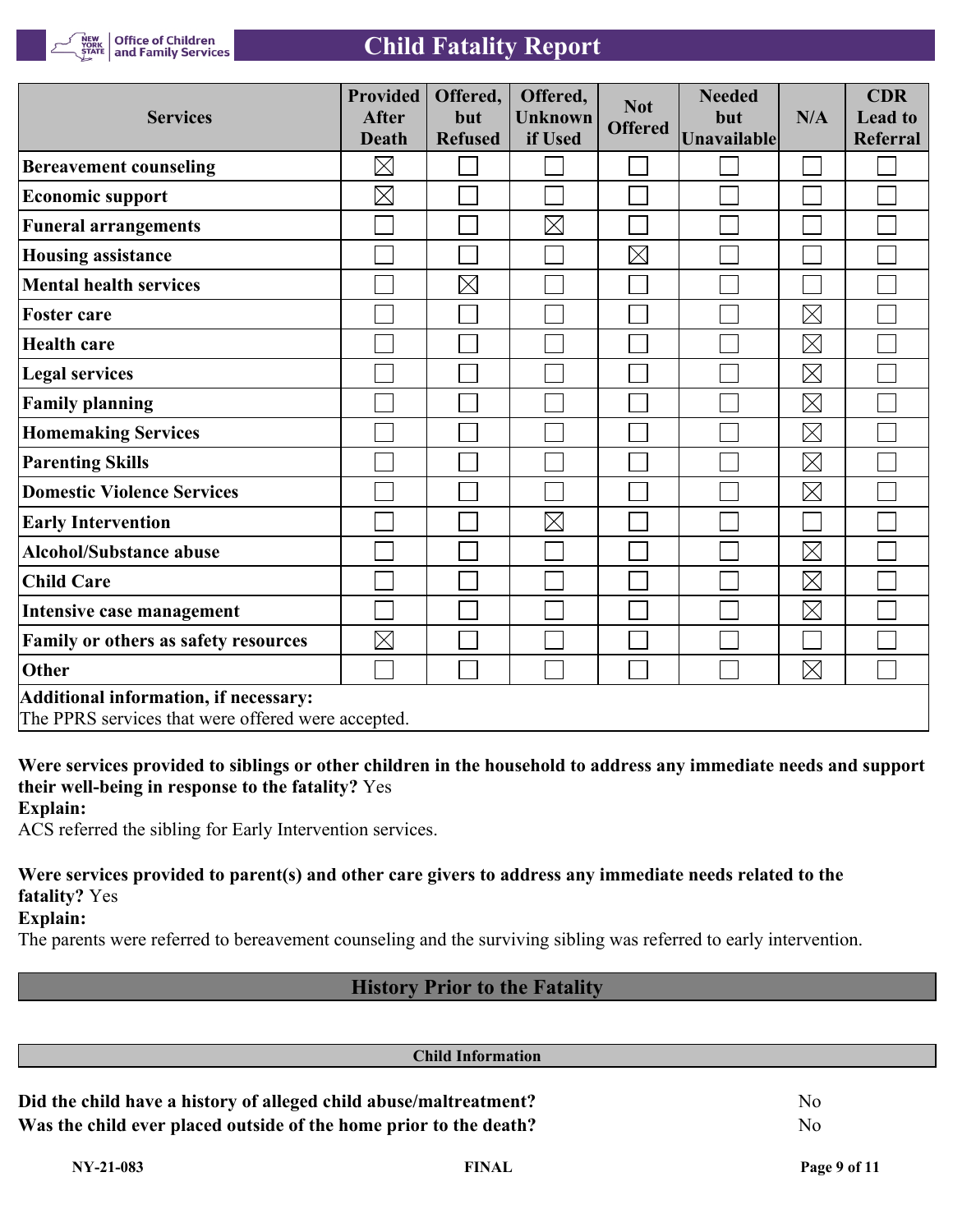

## **Were there any siblings ever placed outside of the home prior to this child's death?** No **Was the child acutely ill during the two weeks before death?** No

## **CPS - Investigative History Three Years Prior to the Fatality**

| Date of<br><b>SCR</b><br><b>Report</b> | <b>Alleged</b><br>Victim(s)      | <b>Alleged</b><br>Perpetrator(s) | Allegation(s)                    | <b>Allegation</b><br><b>Outcome</b> | Compliance <br>Issue(s) |
|----------------------------------------|----------------------------------|----------------------------------|----------------------------------|-------------------------------------|-------------------------|
| $107/24/2021$ $\text{Years}$           | Deceased Child, Male, 4          | Mother, Female, 32<br>Years      | Inadequate Guardianship          | Substantiated                       | No                      |
|                                        | Deceased Child, Male, 4<br>Years | Mother, Female, 32<br>Years      | Internal Injuries                | Unsubstantiated                     |                         |
|                                        | Deceased Child, Male, 4<br>Years | Mother, Female, 32<br>Years      | Lacerations / Bruises /<br>Welts | Unsubstantiated                     |                         |
|                                        | Deceased Child, Male, 4<br>Years | Mother, Female, 32<br>Years      | Lack of Supervision              | Substantiated                       |                         |

#### **Report Summary:**

The SCR registered a report on 7/24/21, which alleged that while putting the 10-month-old down for a nap in another room, the mother left the 4-year-old unsupervised for an unknown amount of time. While unsupervised, the 4-year-old fell from the 10th floor balcony of the residence and sustained severe injuries to his head and lungs. The allegations of the report were IG, II, LBW and LS of the 4-year-old subject child by the mother.

**Report Determination:** Indicated **Date of Determination:** 09/22/2021

#### **Basis for Determination:**

On 9/22/21, ACS substantiated the IG and LS allegations and unsubstantiated the allegations of fatality, II, and LBW of the subject child by the mother.

#### **OCFS Review Results:**

ACS responded appropriately to the information in the SCR report. Contact was made with law enforcement and medical personnel. ACS interviewed the parents and other collaterals. The sibling, was removed from the mother's care. There was evidence of supervisory involvement throughout the investigation.

**Are there Required Actions related to the compliance issue(s)?**  $\Box$  Yes  $\Box$  No

#### **CPS - Investigative History More Than Three Years Prior to the Fatality**

There was no CPS investigative history more than three years prior to the fatality.

**Known CPS History Outside of NYS**

There was no known CPS History outside of NYS.

#### **Legal History Within Three Years Prior to the Fatality**

**Was there any legal activity within three years prior to the fatality investigation?** There was no legal activity